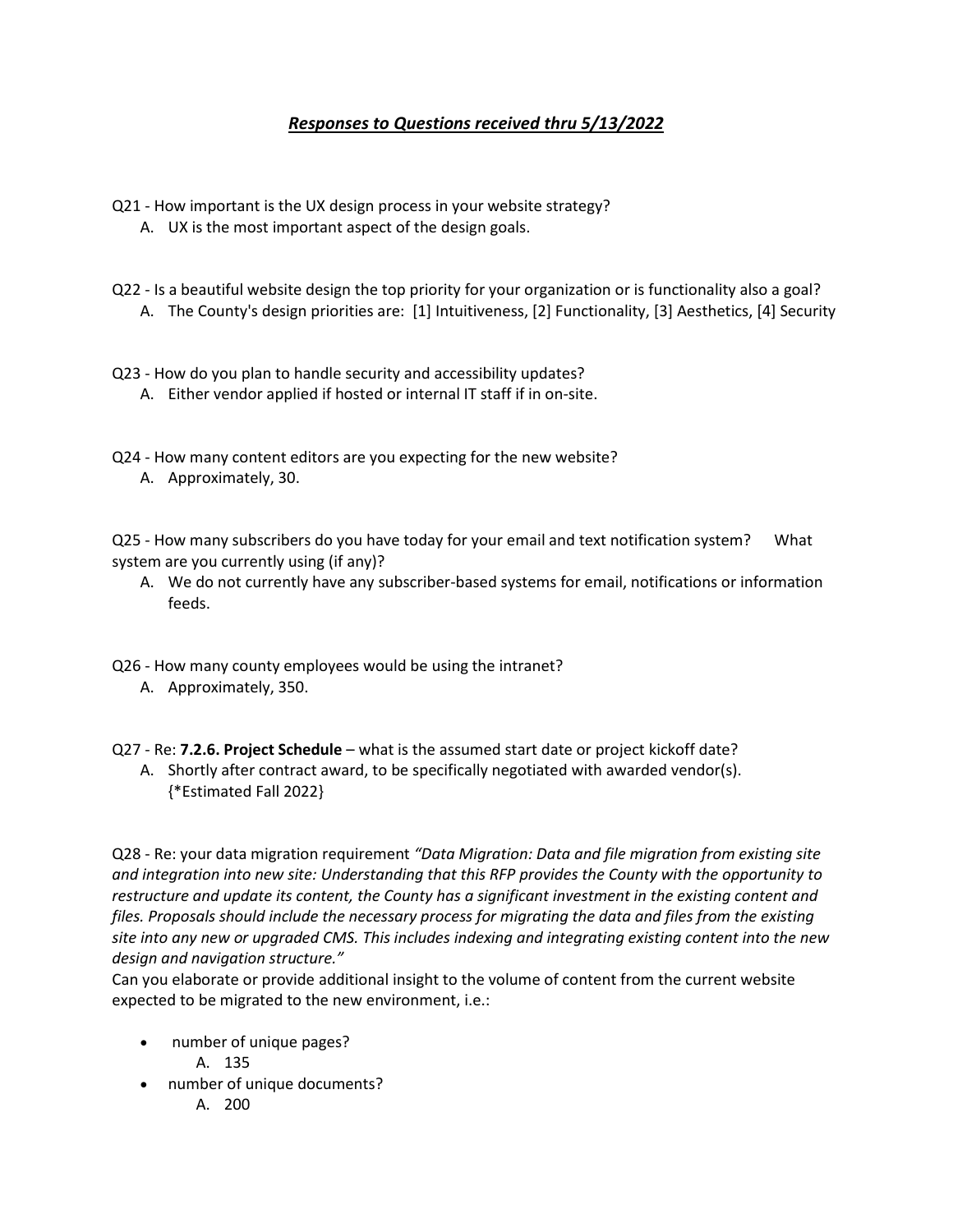Please describe the below:

- 1. Monthly Total Bandwidth? A. 2.4 GIG
- 2. Monthly Page Views? A. 12,535
- 3. Monthly Hits (e.g. html, css, js, images, docs)? A. 54,748
- 4. CMS Number of content pages? A. 155
- 5. CMS Database size? A. 1.2GB
- 6. CMS File asset size? A. Unkown

\*Above totals are both internal and external traffic.

- Q29 Since we are building a website from scratch, is content creation part of project?
	- A. The County will provide all needed text, files, links and required images during production and deployment. It is the expectation that vendor provides all backend programming, design, architecture and content management solutions.

Q30 - Will all vendors be given the opportunity to deliver a presentation, or just finalists?

A. Certainly, finalist will have the opportunity to deliver a presentation. But we may also make presentation requests of any vendor during the proposal evaluation process.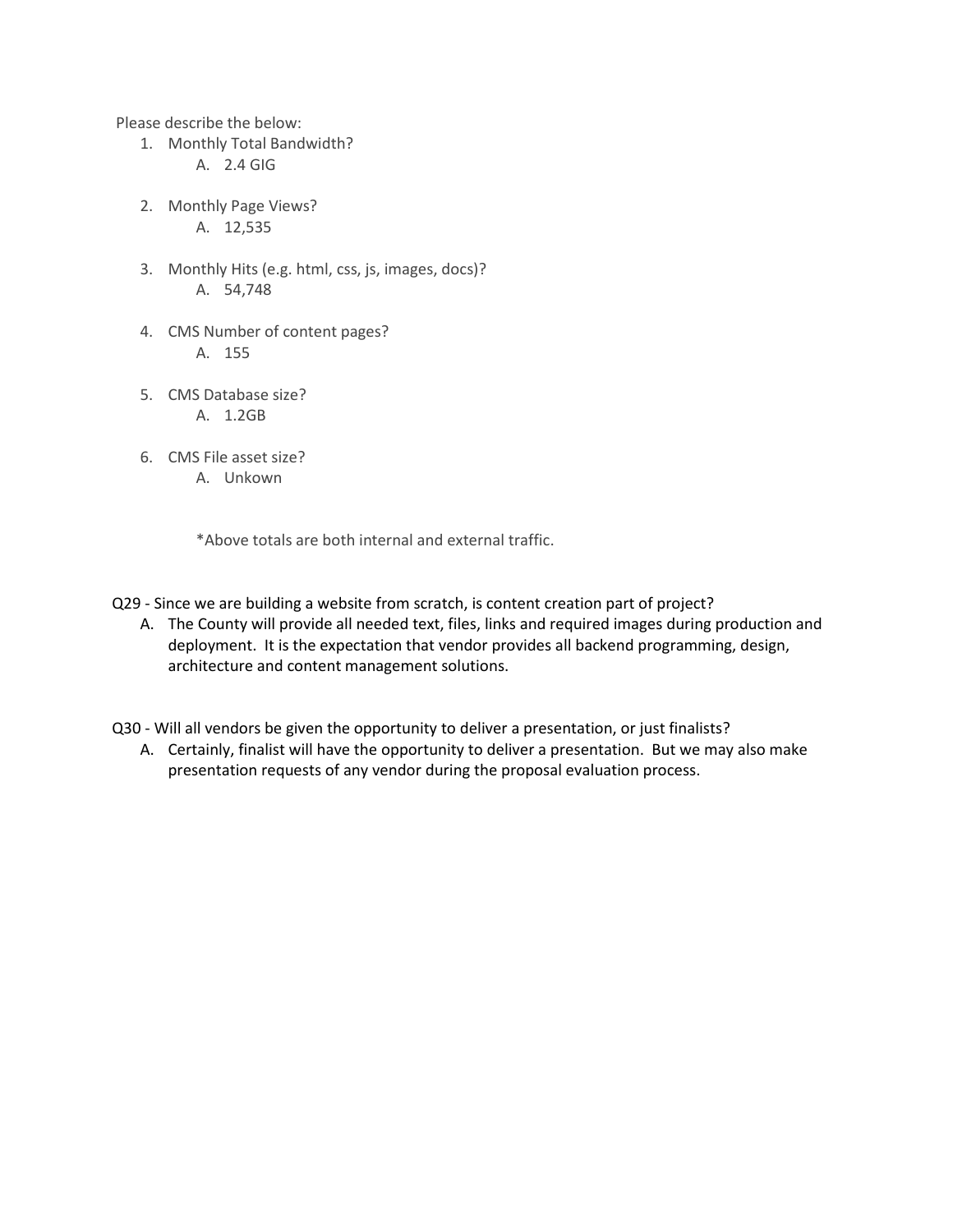## *Responses to Questions received thru 5/10/2022*

Q1 - Who built your current site, and when was the last refresh?

A. Our current website was an in-house build created in 2013, using Umbraco as a CMS and written in Visual Basic and C#. (See **RFP Section 2.1** for further detail.)

Q2 - How much has the County spent on the previous website?

A. Only the cost of personnel and necessary software.

Q3 - What is the County's current annual spend on CMS software, hosting, maintenance, and support?

A. Only the cost of personnel and necessary software.

- Q4 Who currently provides you with ongoing support services?
	- A. In-house staff.
- Q5 Are you looking for ongoing maintenance and developer support? A. Yes.
- Q6 Does this contract also include ongoing maintenance support of the website?
	- A. Yes, and should be listed separately as an option with annualized cost breakdown.
- Q7 Please describe your current hosting setup?
	- A. Website is hosted on-premises.
- Q8 Are you interested in cloud hosting for this project?
	- A. Yes, and should be listed separately as an option with annualized cost breakdown as applicable.
- Q9 What is the budget for this project?
	- A. We are not disclosing budgets for this RFP process. However, we are quite confident in our cost projections and ability to fund this project.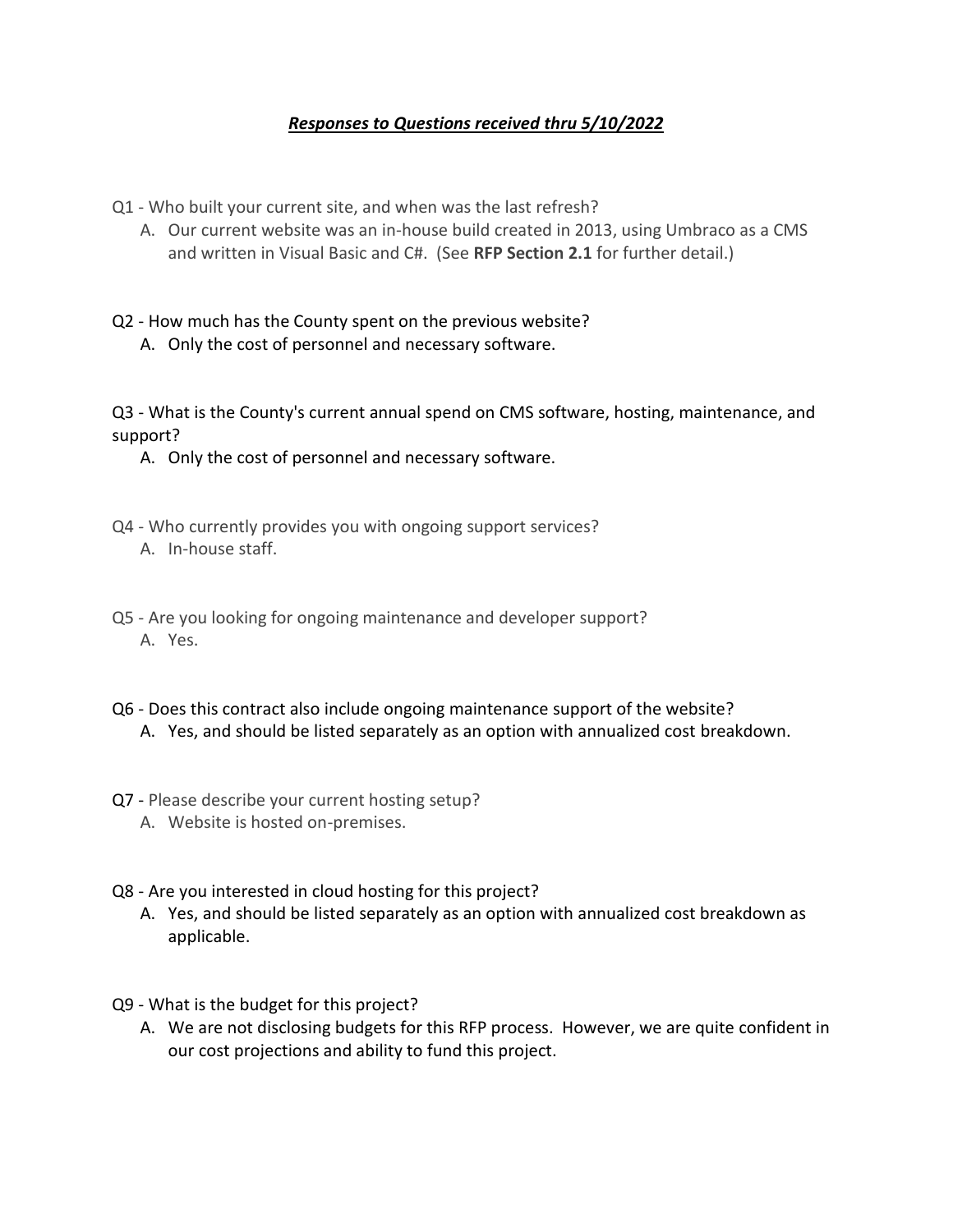## Q10 - Do you already have money set aside?

- A. Yes.
- Q11 Do you have a separate budget for hosting and ongoing support and maintenance?
	- A. Yes. Hosting and/or on-going support and maintenance is funded out of a separate budget which is why these proposal costs should be listed separately and/or optionally as applicable.

Q12 - Is migration part of this project? If yes, what is the total file count with format? A. No, this will be a new website.

Q14 - What are the challenges that you are facing with the current website that you want to address with this contract?

A. (Please refer to preproposal meeting recording)

Q15 - Are there any specific CMS solutions that you have in mind?

- A. No, as long as the CMS meets the RFP requirements
- Q16 Do you have a preference for a highly secure, open-source CMS like Drupal?
	- A. No, as long as the CMS meets the RFP requirements

Q17 - Please describe your technical / IT staff? How many members do you have and what is their level of experience, particularly with Drupal and/or PHP?

A. Limited staff and has no Drupal or PHP experience.

Q18 - Is the project expected to be performed onsite or can it be performed from a remote location?

A. Onsite, Hybrid and or Remote is acceptable.

Q19 - Is the main executive sponsor for this project from Information Technology, Communications, or another department?

A. Yes. The sponsor for this project is the County's Administration Department which includes Information Technology, Communications, and Executive Officials.

Q20 - Who will be responsible for evaluating responses (people and/or roles)?

A. A team of staff members with technological, operational and administrative expertise, including but not limited to: I.T. Director, Technology Administrators, Media Systems Coordinator, Programmers.